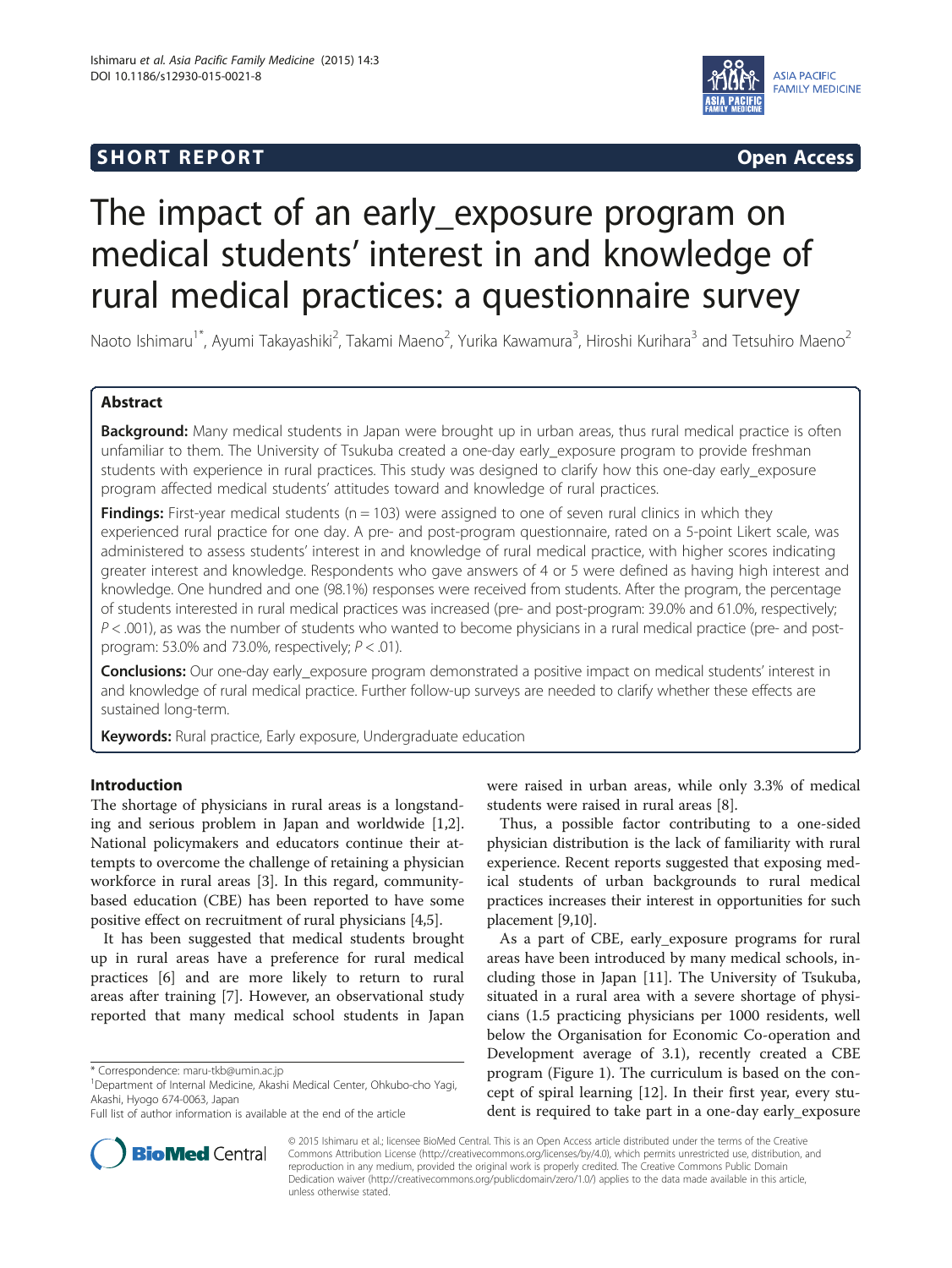<span id="page-1-0"></span>

care scenario as part of a one-week course called the "In-home Medical Care Tutorial". In their third year, the medical students discuss teambased care in collaboration with nursing, pharmacy, and clinical laboratory technician students in a one-week-long course called "Teamwork Training". On-the-job training in a rural medical practice is also undertaken in each student's fifth year during an eight-week course called the 'Community-Based Medicine Clerkship'. In their sixth year, a one- to six-week optional rural practice training is also available as an elective.

program to enable them to directly experience rural practice.

Evidence has suggested that early experience in rural exposure programs can have a positive influence on students' preferences for and attitudes toward working in rural medical practices [[13,14\]](#page-4-0), as well as their perceptions of rural primary care [\[15\]](#page-4-0). However, the duration of these exposure programs is generally over 75 hours, and the impact of a one-day exposure program on freshman students' interest in rural practice remains uncertain [\[16\]](#page-4-0).

The aim of this study was to clarify the effects of a one-day early\_exposure program on medical students' interest in and knowledge of rural medical practices in terms of the following factors: interest in rural medical practice and understanding the rural physician's role.

# Methods

# Design and subjects

All first-year medical students at the University of Tsukuba in 2010 were asked to complete a self-administered questionnaire both during their classroom orientation before the early\_exposure program, and immediately following the program but while still at the rural practice.

Students' gender, attitudes toward and knowledge of rural practices, and preferred future work location were recorded in the questionnaire. Their preferences for each of the following work locations were recorded: large city, major urban area, town or village, and rural area. These preferences were rated on a 5-point Likert scale ranging from 1 ("I do not prefer") to 5 ("I prefer very much"). Responses of either 4 or 5 were considered to demonstrate a preference for that work location; the number of students who preferred rural areas was thus calculated. In addition, their interests in and knowledge of rural practice were assessed with the following items, respectively: "Are you interested in rural practice?" and "Do you understand the physicians' roles in rural practice?" These items were rated on a 5-point Likert scale ranging from 1 ("I have no interest" and "I do not understand", respectively) to 5 ("I am very interested" and "I understand very well", respectively). Responses of either 4 or 5 were considered to indicate high interest in and knowledge of rural medical practices.

#### The early\_exposure program

First-year students at the University of Tsukuba are assigned to one of seven rural clinics throughout Ibaraki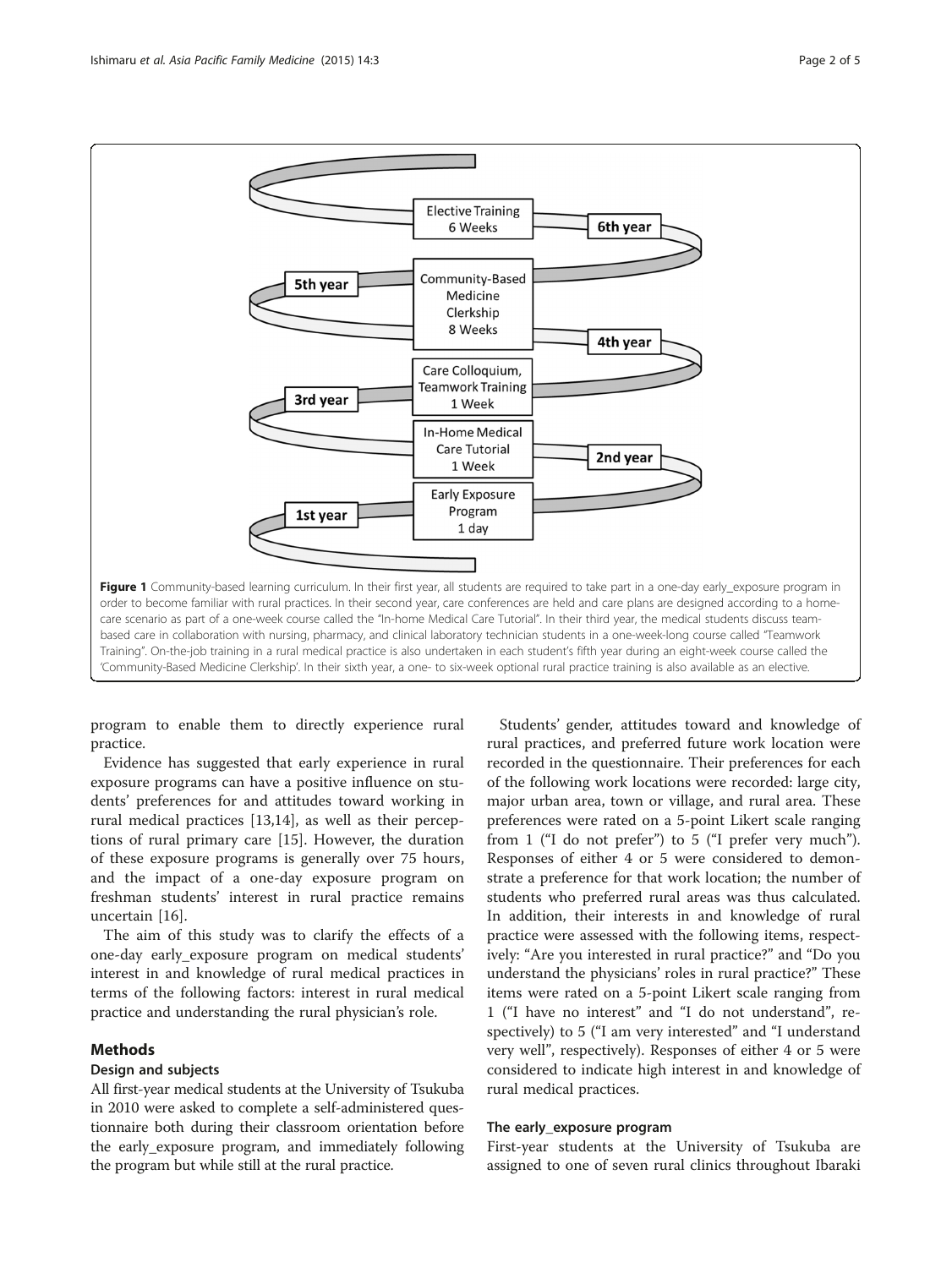Table 1 Students' preference for rural area by basic work location preference  $(N = 101)$ 

| Work location preference | Subjects n (%) | <b>Students preferring</b><br>rural practice n (%) |
|--------------------------|----------------|----------------------------------------------------|
| Large city               | 64 (63.4)      | 8/64(12.5)                                         |
| Major urban area         | 64 (63.4)      | 12/64 (18.8)                                       |
| Town or village          | 34 (33.7)      | 12/34 (35.3)                                       |
| Rural area               | 17 (16.8)      |                                                    |

All data are expressed as numbers with percentages in parentheses.

in four student units, where they can experience rural practice for one day. Each unit is supervised by a faculty physician.

#### Statistical analyses

McNemar's test was used to evaluate pre- and postprogram differences in work location preferences and the proportions of respondents with high interest and knowledge regarding rural practice. The Chi-square test was used to analyse differences in basic work location preferences and the relationship between gender and post-program interest in and knowledge of rural medical practices. Statistical significance was set at  $P < .05$ .

#### Ethical considerations

The original purpose of this questionnaire survey was to evaluate an educational program for its improvement. The data from the pre- and post-program evaluations were used after removing all of the students' personal information.

When given the questionnaire, participants were informed that no personally identifiable information would be used in the results, that there was no penalty for non-participation, and that the questionnaire had no bearing on their grade.

#### Findings

Of the 103 students, responses were received from 101 (98.1%); 33 (32.7%) were women. A preference to work in a large city or major urban area in the future was reported by the majority of students pre-program (64; 63.4%), while the students' preferences were lower for working in a town or village (34; 33.7%) or rural area (17; 16.8%; Table 1). The distribution of students who preferred a rural area, as stratified by their other basic work location preferences, is shown in Table 1. For example, among the 64 students who preferred to work in a large city, a rural area was also preferred by only 8 (12.5%).

The numbers of students who reported high interest in rural practice and good understanding of physicians' roles in rural practice pre- and post-program are shown in Figure 2. After the program, there was a significant increase in the number of students interested in rural practice (pre- and post-program: 39.0% and 60.0%, respectively). Similarly, there was a significant increase in the number of students who reported a good understanding of the roles of physicians in rural practices (pre- and post-program: 52.0% and 72.0%, respectively).

These results and our comparison of the students' preand post-program interest and understanding of rural medical practices by work location preference are shown

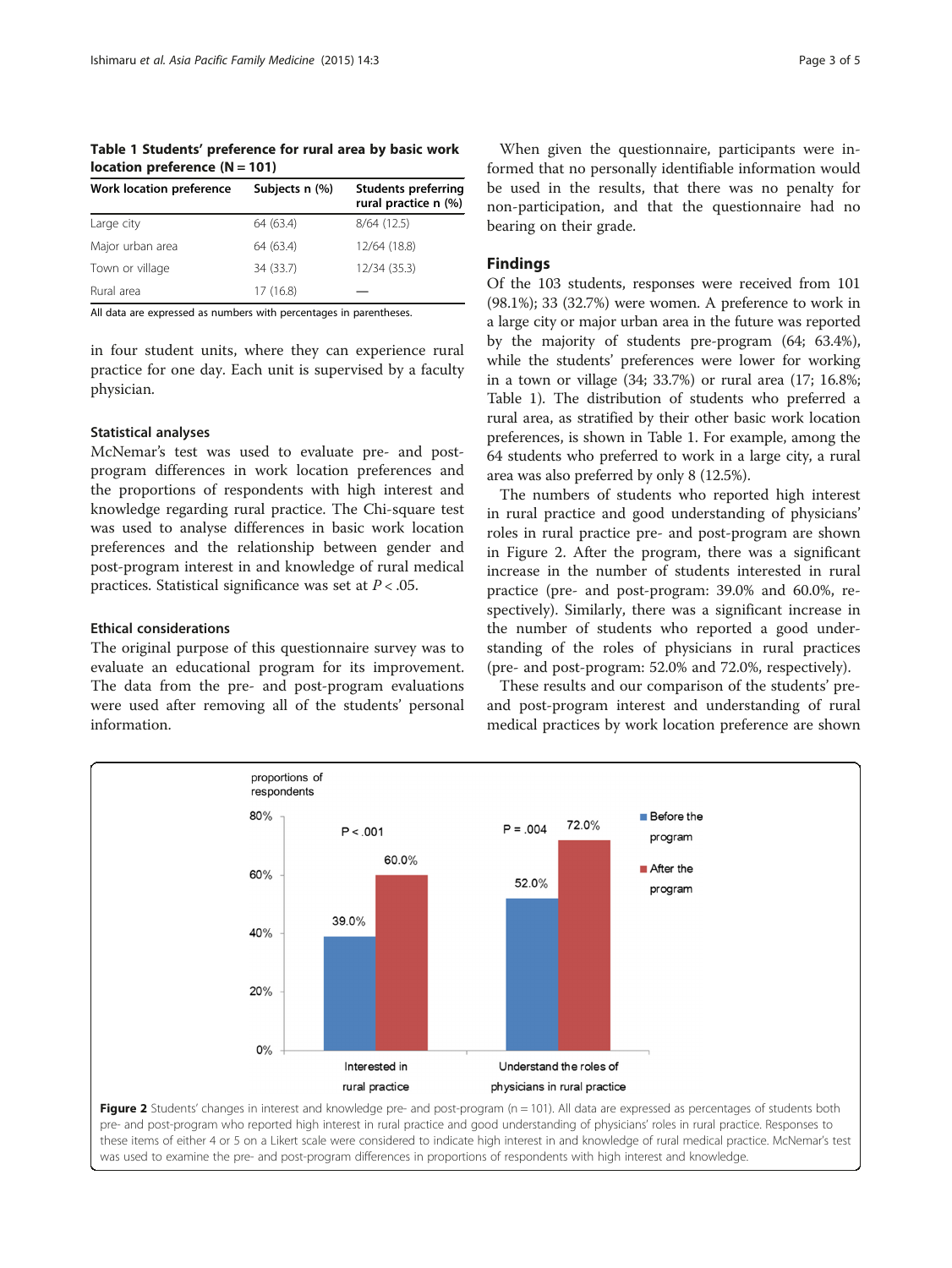|                                    | <b>Subjects</b><br>n | Interested in rural practice |                      | Understand physicians' roles in rural practice |                     |                      |         |
|------------------------------------|----------------------|------------------------------|----------------------|------------------------------------------------|---------------------|----------------------|---------|
| <b>Work location</b><br>preference |                      | Pre-program<br>n(%)          | Post-program<br>n(%) | P-value                                        | Pre-program<br>n(%) | Post-program<br>n(%) | P-value |
|                                    |                      |                              |                      |                                                |                     |                      |         |
| Large city                         | 64                   | 17 (26.6)                    | 35(54.7)             | < .001                                         | 30(46.9)            | 47 (73.4)            | .003    |
| Major urban area                   | 64                   | 29 (45.3)                    | 42 (65.6)            | .002                                           | 40 (62.5)           | 46 (71.9)            | .29     |
| Town or village                    | 34                   | 25(73.5)                     | 29 (85.3)            | .22                                            | 22 (64.7)           | 27 (79.4)            | .23     |
| Rural area                         | 17                   | 15 (88.2)                    | 16 (94.1)            | 1.00                                           | 11 (64.7)           | 13 (76.5)            | .69     |

Table 2 Pre- and post-program changes in students' interest in and knowledge of rural practice by basic work location preference

All data are expressed as numbers and percentages in parentheses.

McNemar's test was used to examine pre- and post-program differences in the proportions of respondents with high interest and knowledge.

in Table 2. The results indicated that even among students who preferred large cities, there was an increase after the program both in the number of students interested in rural practices (pre- and post-program: 26.6% and 54.7%, respectively) and in those who had a good understanding of physicians' roles in rural practice (preand post-program: 46.9% and 73.4%, respectively). Furthermore, pre-program data showed that students who preferred towns or villages as well as rural areas reported both a high initial interest in rural practice (towns or villages and rural areas: 73.5% and 88.2%, respectively) and a good understanding of physicians' roles in rural practice (towns or villages and rural areas: 64.7% and 64.7%, respectively). Student gender was not associated with either post-program interest in or knowledge of rural medical practice ( $P = 0.89$  and  $P = 0.38$ , respectively).

#### Discussion

The impact of early\_exposure programs on freshman students' interest in rural practices and their understanding of physicians' roles in these practices was underscored by these findings. The one-day early\_exposure program also had a positive impact on their attitudes and knowledge towards rural practice.

Several Asia Pacific countries have now developed CBE programs in rural areas [[17](#page-4-0),[18](#page-4-0)] that are offered as alternative curricular options for fourth-year and fifthyear medical students. Although our program also contains a community-based medicine clerkship in the fifth year, the unique aspect of this early\_exposure program is that all medical students participate in the first semester of their first year. A previous study showed that early intentions at the start of a student's medical training were associated with the expressed intention to pursue a rural placement [[19\]](#page-4-0), suggesting the importance of launching the early\_exposure program just after medical course admission.

Another important finding was that the positive impact on interest in and knowledge of rural practices was seen even among the students who preferred working in large cities. A preference for future work options in both large cities and rural areas was reported by only 12.5% of students before the program; thus, this program could effectively influence such students towards considering rural practices, which could in turn improve the geographic distribution of physicians.

The current study has several limitations. First, the impact of this early\_exposure program remains at Kirkpatrick level 1 [\[20](#page-4-0)], which corresponds to the participants' reaction after the program. There is no confirmatory evidence that an early\_exposure program produces any sustainable change in attitude or lasting change in knowledge of rural practice. We conducted an eight-week community-based medicine clerkship for fifth-year students, and we wish to undertake further research to determine whether the current impact on interest in and knowledge of rural practices can be sustained. Second, we describe a program that was implemented in only one medical school. However, the institution surveyed was a local university that was applying a comprehensive community-based learning curriculum. Thus, the benefit of our findings may be applicable to other short-term, compulsory, early\_ exposure programs in local universities.

# Conclusion

The one-day early\_exposure program was found to be a valuable enrichment experience for new students. Further follow-up surveys are essential to clarify whether its impact can be sustained.

#### Competing interests

The authors declare that they have no competing interests.

#### Authors' contributions

NI designed this study and wrote the first draft of the paper. AT provided advice on the content of the early\_exposure program and helped draft the manuscript. TAM helped carry out the data analysis and was a scientific consultant throughout the study. YK and HK collaborated in the development of the study questionnaire and the implementation of the early\_exposure program. TEM participated in the study design and coordination. The first draft was discussed and revised by all six authors until the final version was ready to be submitted. All authors read and approved the final manuscript.